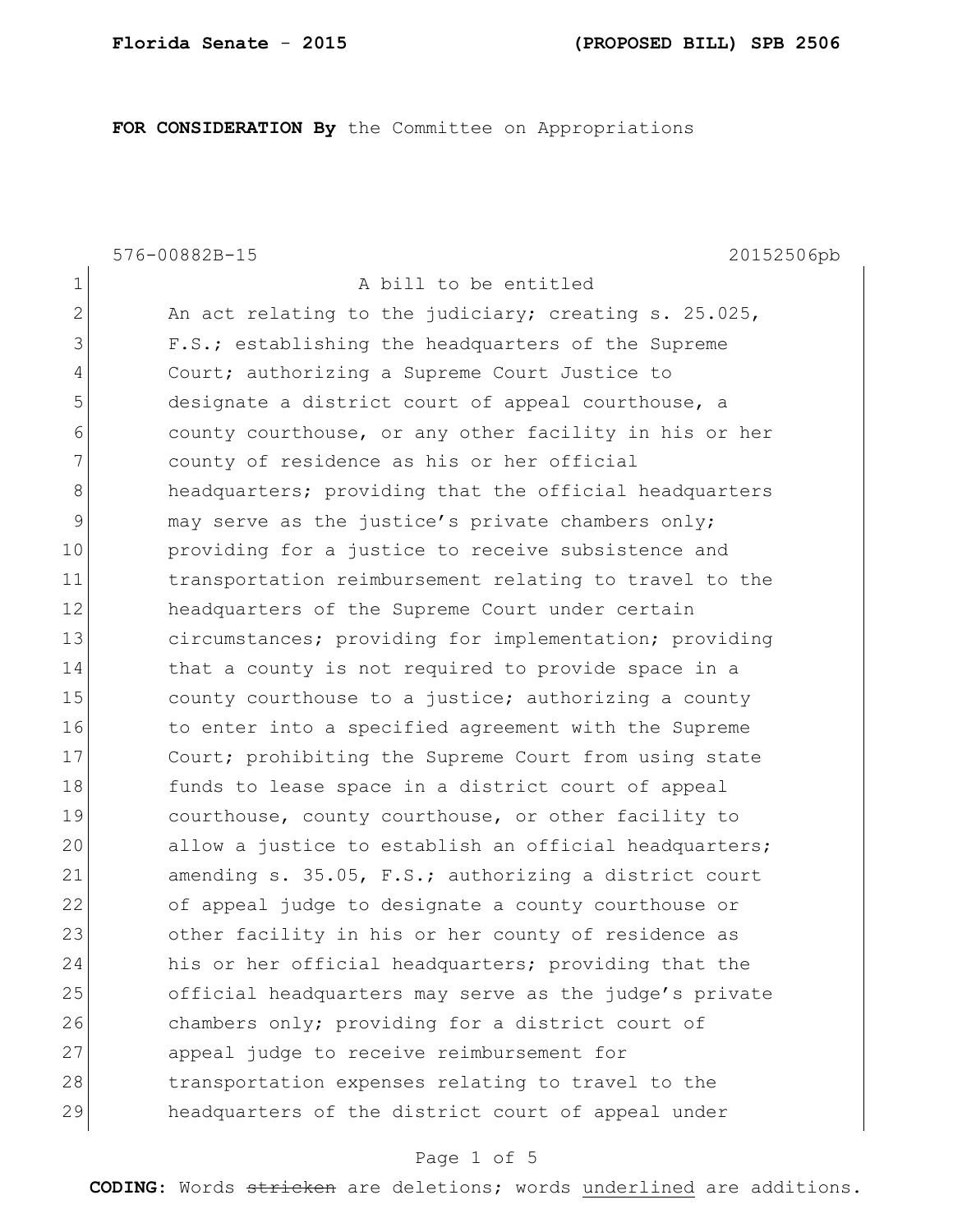|    | 576-00882B-15<br>20152506pb                                      |
|----|------------------------------------------------------------------|
| 30 | certain circumstances; providing for implementation;             |
| 31 | providing that a county is not required to provide               |
| 32 | space in a county courthouse to a district court of              |
| 33 | appeal judge; authorizing a county to enter into a               |
| 34 | specified agreement with a district court of appeal;             |
| 35 | prohibiting a district court of appeal from using                |
| 36 | state funds to lease space in a county courthouse or             |
| 37 | other facility to allow a judge to establish an                  |
| 38 | official headquarters; providing an effective date.              |
| 39 |                                                                  |
| 40 | Be It Enacted by the Legislature of the State of Florida:        |
| 41 |                                                                  |
| 42 | Section 1. Section 25.025, Florida Statutes, is created to       |
| 43 | read:                                                            |
| 44 | 25.025 Headquarters.-                                            |
| 45 | (1) The headquarters of the Supreme Court shall be the           |
| 46 | Supreme Court Building in the Second Judicial Circuit,           |
| 47 | Tallahassee, Leon County.                                        |
| 48 | (2) (a) Any Supreme Court Justice who permanently resides        |
| 49 | outside the Second Judicial Circuit may, if he or she so         |
| 50 | requests, designate a district court of appeal courthouse, a     |
| 51 | county courthouse, or any other appropriate facility in his or   |
| 52 | her county of residence as his or her official headquarters      |
| 53 | pursuant to s. 112.061. This official headquarters may serve as  |
| 54 | the justice's private chambers only.                             |
| 55 | (b) A justice who designates an official headquarters in         |
| 56 | his or her county of residence under this subsection is eligible |
| 57 | for subsistence at a rate to be established by the Chief Justice |
| 58 | for each day or partial day that the justice is at the           |

## Page 2 of 5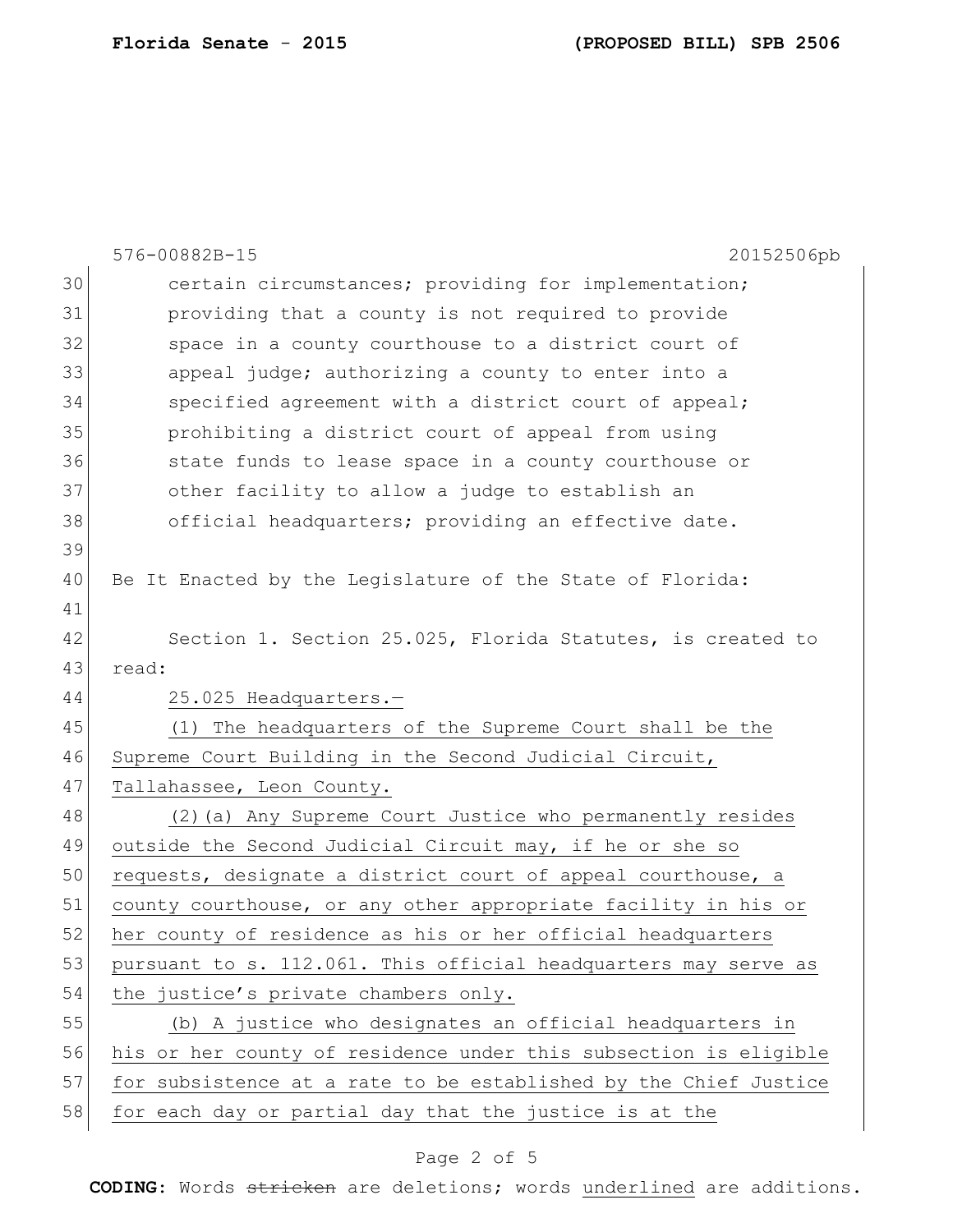|    | 576-00882B-15<br>20152506pb                                      |
|----|------------------------------------------------------------------|
| 59 | headquarters of the Supreme Court for the conduct of the         |
| 60 | business of the Court; however, such amount may not exceed the   |
| 61 | amount allowed under s. 112.061(6). In addition to the           |
| 62 | subsistence allowance, a justice is eligible for reimbursement   |
| 63 | for transportation expenses as provided in s. $112.061(7)$ , for |
| 64 | travel between the justice's official headquarters and the       |
| 65 | headquarters of the Court for the conduct of the business of the |
| 66 | Court.                                                           |
| 67 | (c) Payment of subsistence and reimbursement for                 |
| 68 | transportation expenses relating to travel between a justice's   |
| 69 | official headquarters and the headquarters of the Court shall be |
| 70 | made to the extent appropriated funds are available, as          |
| 71 | determined by the Chief Justice.                                 |
| 72 | (3) The Marshal of the Supreme Court and the Office of the       |
| 73 | State Courts Administrator shall coordinate with each affected   |
| 74 | justice and other state and local officials as necessary to      |
| 75 | implement paragraph (2)(a).                                      |
| 76 | (4) (a) This section does not require a county to provide        |
| 77 | space in a county courthouse for a justice. A county may enter   |
| 78 | into an agreement with the Supreme Court governing the use of    |
| 79 | space in a county courthouse.                                    |
| 80 | The Supreme Court may not use state funds to lease<br>(b)        |
| 81 | space in a district court of appeal courthouse, county           |
| 82 | courthouse, or other facility to allow a justice to establish an |
| 83 | official headquarters pursuant to subsection (2).                |
| 84 | Section 2. Subsections $(3)$ , $(4)$ , and $(5)$ are added to    |
| 85 | section 35.05, Florida Statutes, to read:                        |
| 86 | 35.05 Headquarters.-                                             |
| 87 | (3) (a) A district court of appeal judge who permanently         |

## Page 3 of 5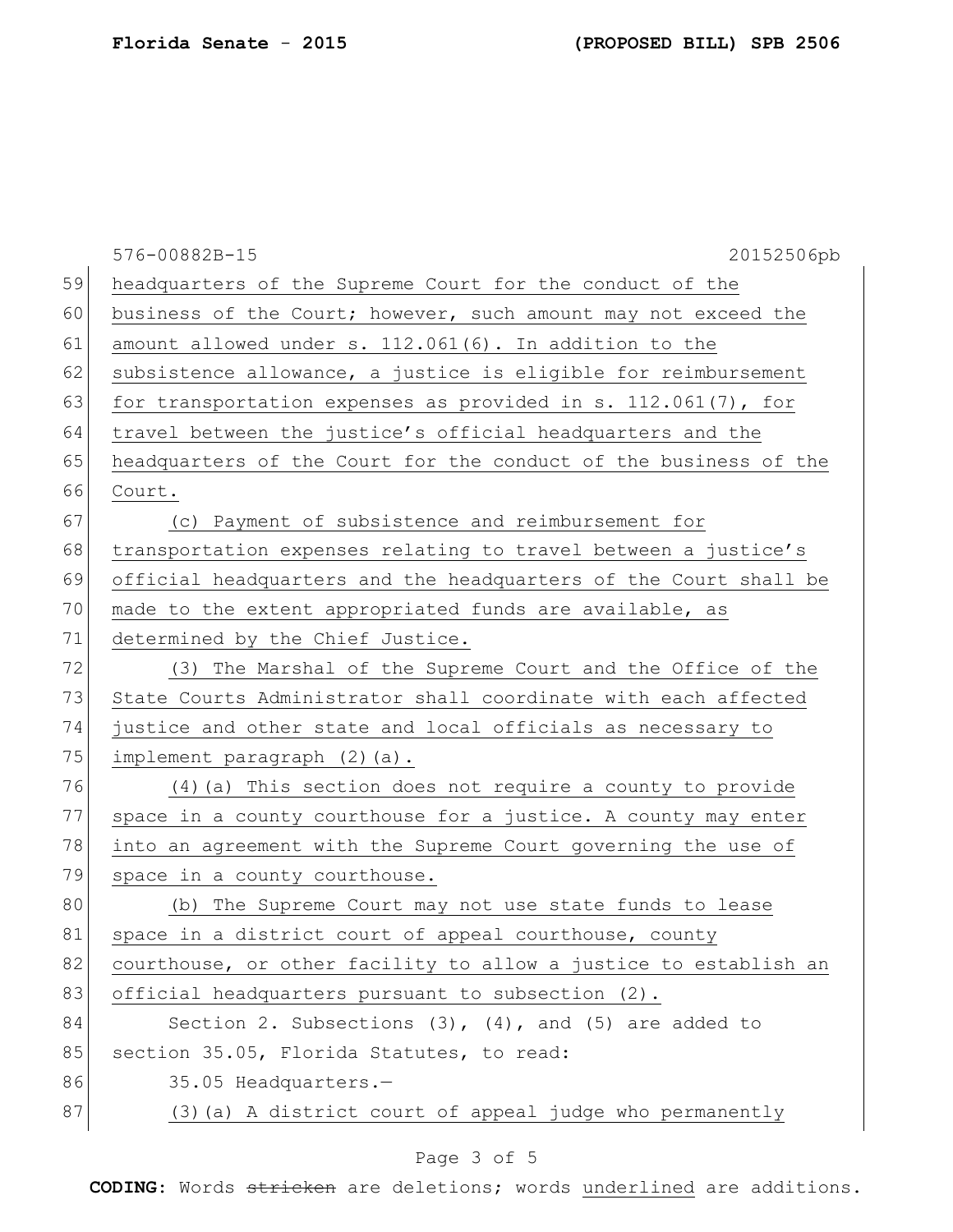|     | 20152506pb<br>576-00882B-15                                      |
|-----|------------------------------------------------------------------|
| 88  | resides outside the judicial circuit in which the headquarters   |
| 89  | or a branch of the court is located and whose residence is       |
| 90  | located more than 50 miles from the nearest facility of the      |
| 91  | court may, if he or she so requests, designate a county          |
| 92  | courthouse or other appropriate facility in his or her county of |
| 93  | residence as his or her official headquarters pursuant to s.     |
| 94  | 112.061. This official headquarters may serve as the judge's     |
| 95  | private chambers only.                                           |
| 96  | (b) A district court of appeal judge who designates an           |
| 97  | official headquarters in his or her county of residence under    |
| 98  | this subsection is eligible for reimbursement for transportation |
| 99  | expenses as provided in s. 112.061(7) for travel between the     |
| 100 | judge's official headquarters and the nearest headquarters of    |
| 101 | the court or a branch of the court for the conduct of the        |
| 102 | business of the court.                                           |
| 103 | (c) Reimbursement for transportation expenses relating to        |
| 104 | travel between a judge's official headquarters and the           |
| 105 | headquarters of the court or a branch of the court shall be made |
| 106 | to the extent appropriated funds are available, as determined by |
| 107 | the Chief Justice of the Supreme Court.                          |
| 108 | (4) The marshal of each district court of appeal and the         |
| 109 | Office of the State Courts Administrator shall coordinate with   |
| 110 | each affected district court of appeal judge and other state and |
| 111 | local officials as necessary to implement paragraph (3)(a).      |
| 112 | (5) (a) This section does not require a county to provide        |
| 113 | space in a county courthouse for a district court of appeal      |
| 114 | judge. A county may enter into an agreement with a district      |
| 115 | court of appeal governing the use of space in a county           |
| 116 | courthouse.                                                      |

## Page 4 of 5